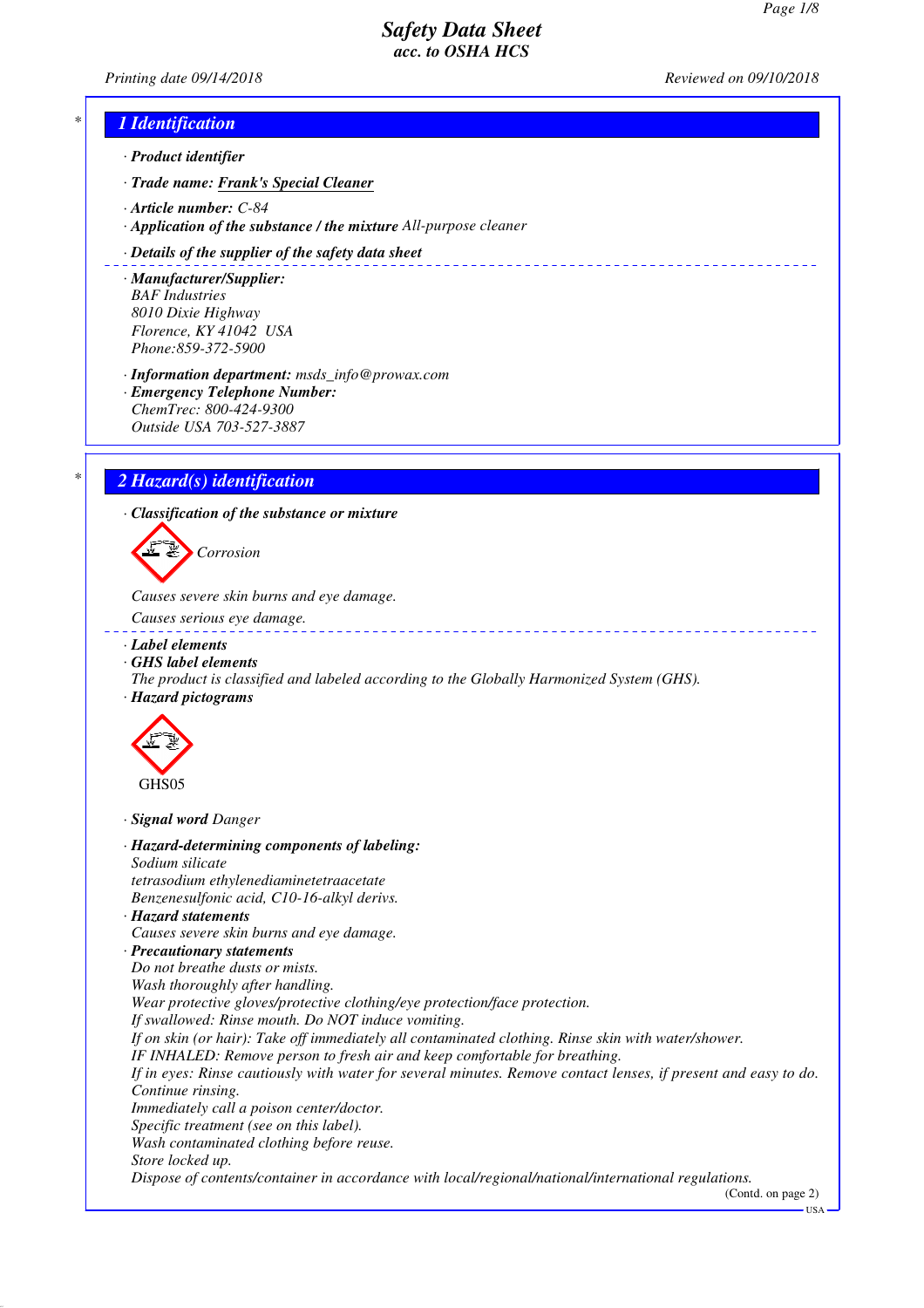*Printing date 09/14/2018 Reviewed on 09/10/2018*

(Contd. of page 1)

*Trade name: Frank's Special Cleaner*

- *· Other hazards*
- *· Results of PBT and vPvB assessment*
- *· PBT: Not applicable.*
- *· vPvB: Not applicable.*

### *\* 3 Composition/information on ingredients*

*· Chemical characterization: Mixtures*

*· Description: Mixture of the substances listed below with nonhazardous additions.*

| $\cdot$ Dangerous components: |                                                       |               |  |
|-------------------------------|-------------------------------------------------------|---------------|--|
|                               | $6834-92-0$ Sodium silicate                           | $12.5 - 10\%$ |  |
|                               | $64-02-8$ tetrasodium ethylenediaminetetraacetate     | $2.5 - 10\%$  |  |
|                               | $112-34-5$ 2-(2-butoxyethoxy)ethanol                  | $\leq 2.5\%$  |  |
|                               | 68584-22-5 Benzenesulfonic acid, C10-16-alkyl derivs. | ≤2.5%         |  |

#### *\* 4 First-aid measures*

*· Description of first aid measures*

- *· General information: Immediately remove any clothing soiled by the product.*
- *· After inhalation: In case of unconsciousness place patient stably in side position for transportation.*
- *· After skin contact: Immediately wash with water and soap and rinse thoroughly.*
- *· After eye contact: Rinse opened eye for several minutes under running water. Then consult a doctor.*
- *· After swallowing: Drink copious amounts of water and provide fresh air. Immediately call a doctor.*
- *· Information for doctor:*
- *· Most important symptoms and effects, both acute and delayed No further relevant information available.*
- *· Indication of any immediate medical attention and special treatment needed*

*No further relevant information available.*

## *\* 5 Fire-fighting measures*

- *· Extinguishing media*
- *· Suitable extinguishing agents: Use fire fighting measures that suit the environment.*
- *· Special hazards arising from the substance or mixture*
- *During heating or in case of fire poisonous gases are produced.*
- *· Advice for firefighters*
- *· Protective equipment: Mouth respiratory protective device.*

## *\* 6 Accidental release measures*

- *· Personal precautions, protective equipment and emergency procedures Mount respiratory protective device. Wear protective equipment. Keep unprotected persons away.*
- *· Environmental precautions: No special measures required.*
- *· Methods and material for containment and cleaning up:*

*Absorb with liquid-binding material (sand, diatomite, acid binders, universal binders, sawdust). Use neutralizing agent.*

*Dispose contaminated material as waste according to item 13. Ensure adequate ventilation.*

- *· Reference to other sections*
- *See Section 7 for information on safe handling.*

*See Section 8 for information on personal protection equipment.*

(Contd. on page 3)

USA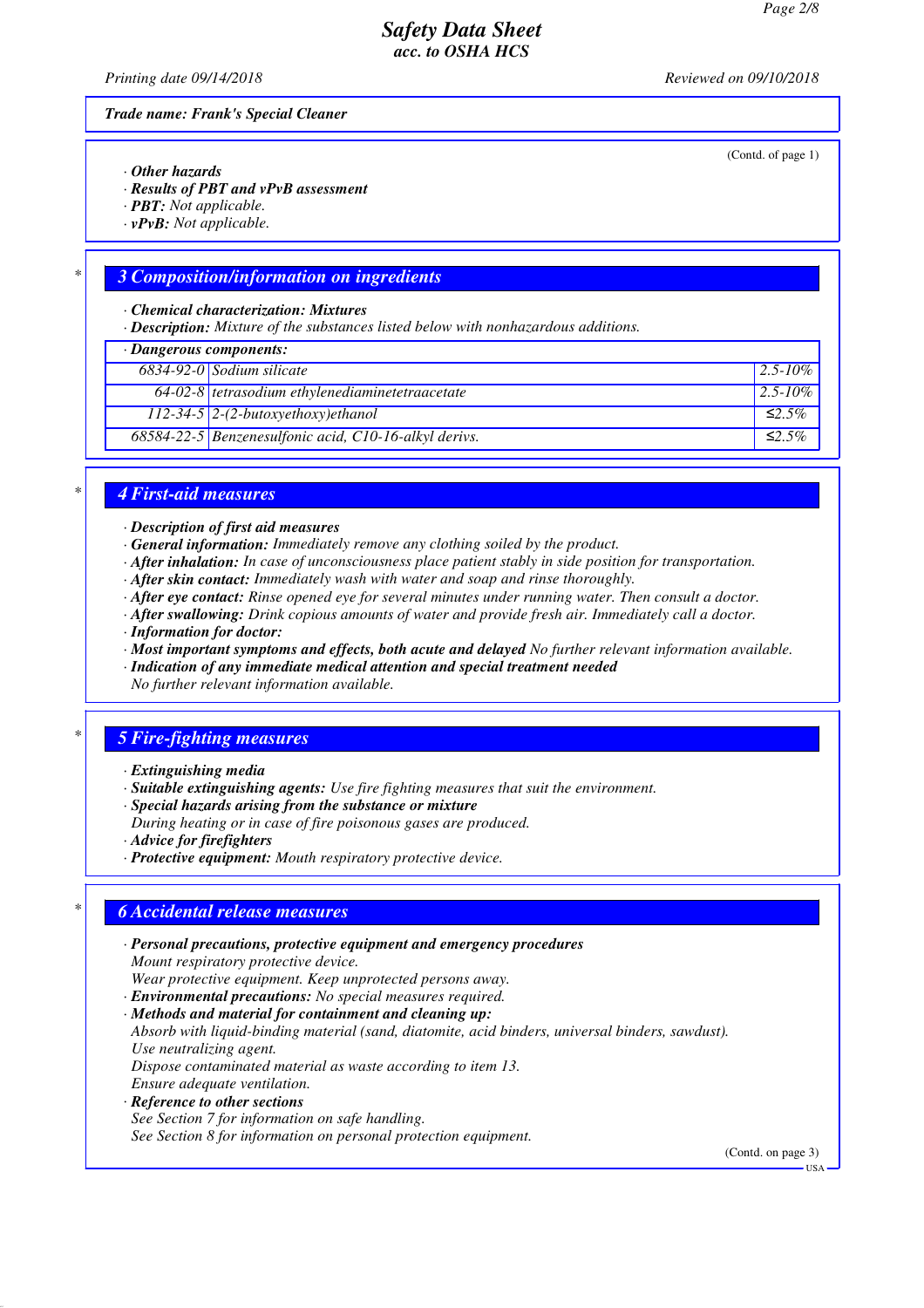*Printing date 09/14/2018 Reviewed on 09/10/2018*

*Trade name: Frank's Special Cleaner*

(Contd. of page 2)

*See Section 13 for disposal information.*

# *\* 7 Handling and storage*

- *· Handling:*
- *· Precautions for safe handling Ensure good ventilation/exhaustion at the workplace. Prevent formation of aerosols.*
- *· Information about protection against explosions and fires: Keep respiratory protective device available.*
- *· Conditions for safe storage, including any incompatibilities*
- *· Storage:*
- *· Requirements to be met by storerooms and receptacles: No special requirements.*
- *· Information about storage in one common storage facility: Not required.*
- *· Further information about storage conditions: Keep receptacle tightly sealed.*
- *· Specific end use(s) No further relevant information available.*

## *\* 8 Exposure controls/personal protection*

*· Additional information about design of technical systems: No further data; see item 7.*

- *· Control parameters*
- *· Components with limit values that require monitoring at the workplace:*

*The following constituent is the only constituent of the product which has a PEL, TLV or other recommended exposure limit.*

*At this time, the other constituents have no known exposure limits.*

#### *112-34-5 2-(2-butoxyethoxy)ethanol*

*TLV Long-term value: 67.5\* mg/m³, 10\* ppm*

*\*Inhalable fraction and vapor*

*· Additional information: The lists that were valid during the creation were used as basis.*

- *· Exposure controls*
- *· Personal protective equipment:*
- *· General protective and hygienic measures:*
- *Keep away from foodstuffs, beverages and feed.*

*Immediately remove all soiled and contaminated clothing.*

*Wash hands before breaks and at the end of work.*

*Avoid contact with the eyes.*

*Avoid contact with the eyes and skin.*

- *· Breathing equipment:*
- *In case of brief exposure or low pollution use respiratory filter device. In case of intensive or longer exposure use respiratory protective device that is independent of circulating air.*
- *· Protection of hands:*



*Protective gloves*

*The glove material has to be impermeable and resistant to the product/ the substance/ the preparation. Due to missing tests no recommendation to the glove material can be given for the product/ the preparation/ the chemical mixture.*

*Selection of the glove material on consideration of the penetration times, rates of diffusion and the degradation*

*· Material of gloves*

*The selection of the suitable gloves does not only depend on the material, but also on further marks of quality and varies from manufacturer to manufacturer. As the product is a preparation of several substances, the resistance of the glove material can not be calculated in advance and has therefore to be checked prior to the application.*

(Contd. on page 4)

USA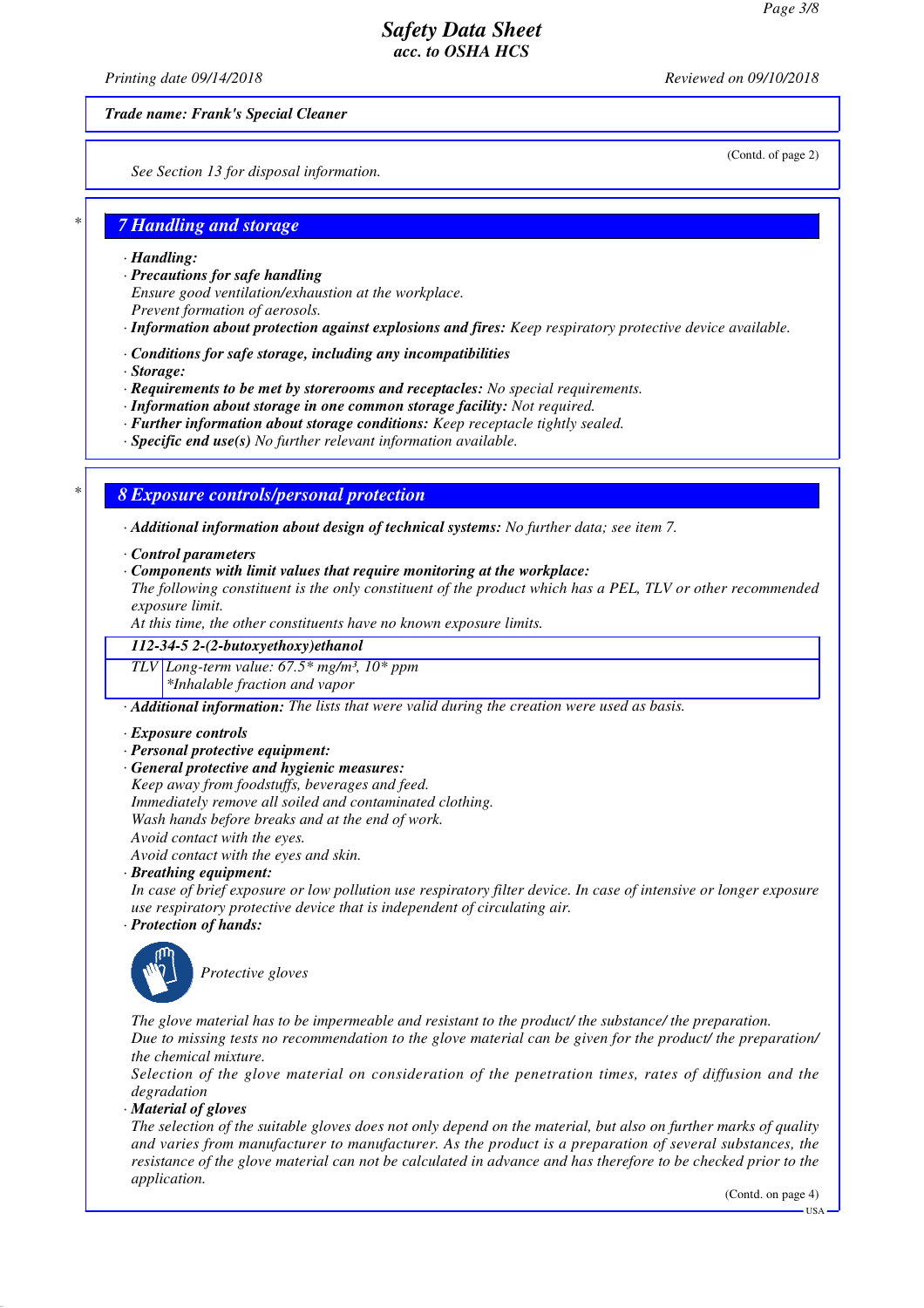*Printing date 09/14/2018 Reviewed on 09/10/2018*

(Contd. of page 3)

#### *Trade name: Frank's Special Cleaner*

*· Penetration time of glove material*

*The exact break through time has to be found out by the manufacturer of the protective gloves and has to be observed.*

*· Eye protection:*



*Tightly sealed goggles*

# *\* 9 Physical and chemical properties*

| · Information on basic physical and chemical properties    |                                               |  |  |  |
|------------------------------------------------------------|-----------------------------------------------|--|--|--|
| · General Information                                      |                                               |  |  |  |
| $\cdot$ Appearance:<br>Form:                               |                                               |  |  |  |
| Color:                                                     | Liquid<br>Orange                              |  |  |  |
| $\cdot$ Odor:                                              | Fruit-like                                    |  |  |  |
| · Odor threshold:                                          | Not determined.                               |  |  |  |
| $\cdot$ pH-value at 20 °C (68 °F):                         | 13.1                                          |  |  |  |
|                                                            |                                               |  |  |  |
| Change in condition                                        |                                               |  |  |  |
| <b>Melting point/Melting range:</b>                        | Undetermined.                                 |  |  |  |
| <b>Boiling point/Boiling range:</b>                        | 100 °C (212 °F)                               |  |  |  |
| · Flash point:                                             | > $100 °C$ (>212 °F)                          |  |  |  |
| · Flammability (solid, gaseous):                           | Not applicable.                               |  |  |  |
| · Decomposition temperature:                               | Not determined.                               |  |  |  |
| · Auto igniting:                                           | Product is not selfigniting.                  |  |  |  |
| · Danger of explosion:                                     | Product does not present an explosion hazard. |  |  |  |
| · Explosion limits:                                        |                                               |  |  |  |
| Lower:                                                     | Not determined.                               |  |  |  |
| <b>Upper:</b>                                              | Not determined.                               |  |  |  |
| $\cdot$ Vapor pressure at 20 °C (68 °F):                   | 23 hPa (17.3 mm Hg)                           |  |  |  |
| $\cdot$ Density at 20 $\degree$ C (68 $\degree$ F):        | $1.0557$ g/cm <sup>3</sup> (8.8098 lbs/gal)   |  |  |  |
| $\cdot$ Relative density                                   | Not determined.                               |  |  |  |
| · Vapor density                                            | Not determined.                               |  |  |  |
| $\cdot$ Evaporation rate                                   | Not determined.                               |  |  |  |
| · Solubility in / Miscibility with                         |                                               |  |  |  |
| Water:                                                     | Not miscible or difficult to mix.             |  |  |  |
| · Partition coefficient (n-octanol/water): Not determined. |                                               |  |  |  |
| · Viscosity:                                               |                                               |  |  |  |
| Dynamic:                                                   | Not determined                                |  |  |  |
| Kinematic at 40 °C (104 °F):                               | $<$ 20.5 mm <sup>2</sup> /s                   |  |  |  |
| · Solvent content:                                         |                                               |  |  |  |
| Organic solvents:                                          | $2.5\%$                                       |  |  |  |
| Water:                                                     | $83.3\%$                                      |  |  |  |
| <b>VOC</b> content:                                        | $0.00 \%$                                     |  |  |  |
| <b>Solids content:</b>                                     | 12.6%                                         |  |  |  |
|                                                            | (Contd. on page 5)                            |  |  |  |

USA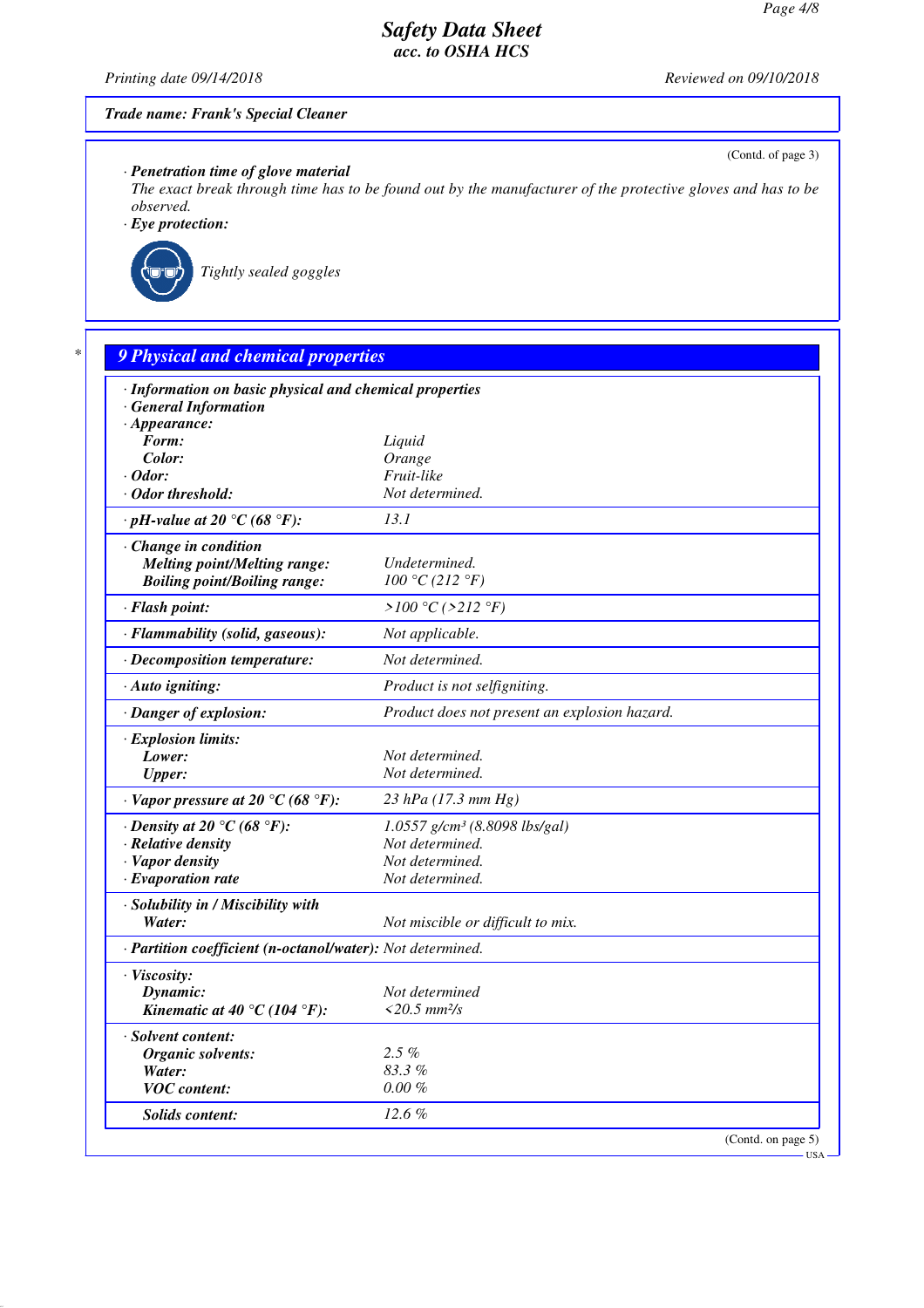*Printing date 09/14/2018 Reviewed on 09/10/2018*

(Contd. of page 4)

*Trade name: Frank's Special Cleaner*

*· Other information No further relevant information available.*

## *\* 10 Stability and reactivity*

- *· Reactivity No further relevant information available.*
- *· Chemical stability*
- *· Thermal decomposition / conditions to be avoided: No decomposition if used according to specifications.*
- *· Possibility of hazardous reactions No dangerous reactions known.*
- *· Conditions to avoid No further relevant information available.*
- *· Incompatible materials: No further relevant information available.*
- *· Hazardous decomposition products: No dangerous decomposition products known.*

## *\* 11 Toxicological information*

- *· Information on toxicological effects*
- *· Acute toxicity:*
- *· Primary irritant effect:*
- *· on the skin: Strong caustic effect on skin and mucous membranes.*
- *· on the eye:*
- *Strong caustic effect.*
- *Strong irritant with the danger of severe eye injury.*
- *· Sensitization: No sensitizing effects known.*
- *· Additional toxicological information:*

*The product shows the following dangers according to internally approved calculation methods for preparations:*

- *Corrosive*
- *Irritant*

*Swallowing will lead to a strong caustic effect on mouth and throat and to the danger of perforation of esophagus and stomach.*

- *· Carcinogenic categories*
- *· IARC (International Agency for Research on Cancer)*
- *None of the ingredients is listed.*
- *· NTP (National Toxicology Program)*
- *None of the ingredients is listed.*
- *· OSHA-Ca (Occupational Safety & Health Administration)*
- *None of the ingredients is listed.*

## *\* 12 Ecological information*

- *· Toxicity*
- *· Aquatic toxicity: No further relevant information available.*
- *· Persistence and degradability No further relevant information available.*
- *· Behavior in environmental systems:*
- *· Bioaccumulative potential No further relevant information available.*
- *· Mobility in soil No further relevant information available.*
- *· Additional ecological information:*
- *· General notes:*
- *Generally not hazardous for water*
- *Must not reach bodies of water or drainage ditch undiluted or unneutralized.*

*Rinse off of bigger amounts into drains or the aquatic environment may lead to increased pH-values. A high pH-value harms aquatic organisms. In the dilution of the use-level the pH-value is considerably reduced, so that after the use of the product the aqueous waste, emptied into drains, is only low water-dangerous.*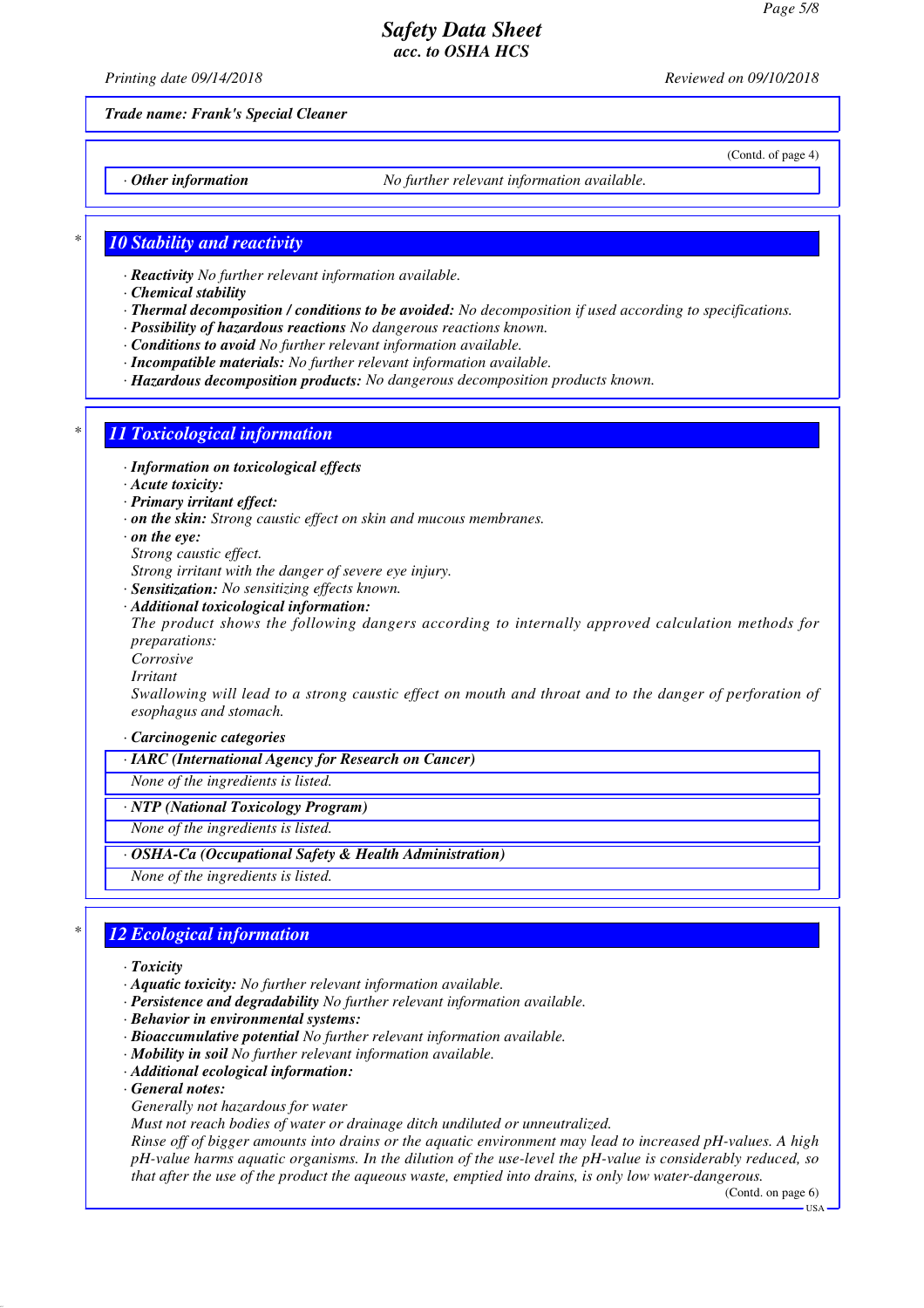*Printing date 09/14/2018 Reviewed on 09/10/2018*

(Contd. of page 5)

*Trade name: Frank's Special Cleaner*

*· Results of PBT and vPvB assessment*

*· PBT: Not applicable.*

*· vPvB: Not applicable.*

*· Other adverse effects No further relevant information available.*

## *\* 13 Disposal considerations*

*· Waste treatment methods*

*· Recommendation:*

*Must not be disposed of together with household garbage. Do not allow product to reach sewage system.*

*· Uncleaned packagings:*

*· Recommendation: Disposal must be made according to official regulations.*

| $\cdot$ UN-Number                          |                                                                                                        |
|--------------------------------------------|--------------------------------------------------------------------------------------------------------|
| · DOT, ADR, IMDG, IATA                     | <i>UN1719</i>                                                                                          |
| · UN proper shipping name                  |                                                                                                        |
| $\cdot$ DOT                                | Caustic alkali liquids, n.o.s. (Disodium trioxosilicate,                                               |
|                                            | Benzenesulfonic acid, C10-16-alkyl derivs.)                                                            |
| $\cdot$ ADR                                | 1719 Caustic alkali liquids, n.o.s. (Disodium trioxosilicate,                                          |
|                                            | Benzenesulfonic acid, C10-16-alkyl derivs.)                                                            |
| · IMDG, IATA                               | CAUSTIC ALKALI LIQUID, N.O.S. (DISODIUM<br>TRIOXOSILICATE, Benzenesulfonic acid, C10-16-alkyl derivs.) |
| · Transport hazard class(es)               |                                                                                                        |
| $\cdot$ DOT                                |                                                                                                        |
|                                            |                                                                                                        |
|                                            |                                                                                                        |
|                                            |                                                                                                        |
| $\cdot$ Class                              | 8 Corrosive substances                                                                                 |
| · Label                                    | 8                                                                                                      |
| · ADR, IMDG, IATA                          |                                                                                                        |
|                                            |                                                                                                        |
|                                            |                                                                                                        |
|                                            |                                                                                                        |
|                                            |                                                                                                        |
| $\cdot$ Class<br>$\cdot$ Label             | 8 Corrosive substances<br>8                                                                            |
|                                            |                                                                                                        |
| · Packing group                            | III                                                                                                    |
| · DOT, ADR, IMDG, IATA                     |                                                                                                        |
| · Environmental hazards:                   |                                                                                                        |
| · Marine pollutant:                        | No                                                                                                     |
| · Special precautions for user             | Warning: Corrosive substances                                                                          |
| · Danger code (Kemler):                    | 80                                                                                                     |
| · EMS Number:                              | $F-A, S-B$                                                                                             |
| · Segregation groups<br>· Stowage Category | Alkalis<br>A                                                                                           |

USA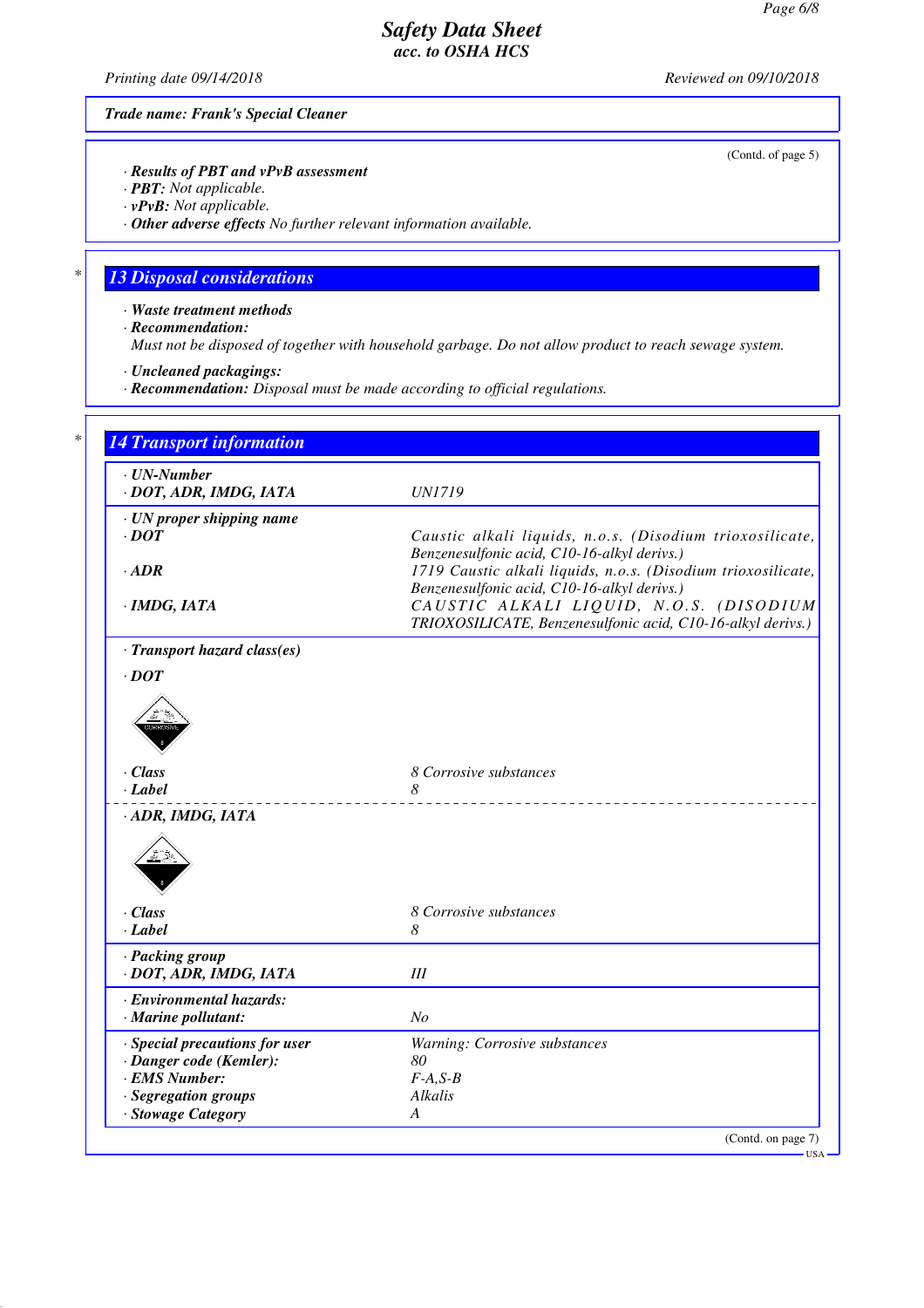*Printing date 09/14/2018 Reviewed on 09/10/2018*

*Trade name: Frank's Special Cleaner*

|                                                                                     | (Contd. of page 6)                                                                                                          |
|-------------------------------------------------------------------------------------|-----------------------------------------------------------------------------------------------------------------------------|
| · Segregation Code                                                                  | SG22 Stow "away from" ammonium salts<br>SG35 Stow "separated from" acids.                                                   |
| · Transport in bulk according to Annex II of<br><b>MARPOL73/78 and the IBC Code</b> | Not applicable.                                                                                                             |
| · Transport/Additional information:                                                 |                                                                                                                             |
| $\cdot$ DOT<br>• Quantity limitations                                               | On passenger aircraft/rail: 5 L<br>On cargo aircraft only: 60 L                                                             |
| $-ADR$<br>$\cdot$ Excepted quantities (EQ)                                          | Code: El<br>Maximum net quantity per inner packaging: 30 ml<br>Maximum net quantity per outer packaging: 1000 ml            |
| $\cdot$ IMDG<br>$\cdot$ Limited quantities (LQ)<br>$\cdot$ Excepted quantities (EQ) | .5L<br>Code: El<br>Maximum net quantity per inner packaging: 30 ml<br>Maximum net quantity per outer packaging: 1000 ml     |
| · UN "Model Regulation":                                                            | UN 1719 CAUSTIC ALKALI LIQUIDS, N.O.S. (DISODIUM<br>TRIOXOSILICATE, BENZENESULFONIC ACID, C10-16-<br>ALKYL DERIVS.), 8, III |

## *\* 15 Regulatory information*

*· Safety, health and environmental regulations/legislation specific for the substance or mixture · Sara*

*· Section 355 (extremely hazardous substances):*

*None of the ingredients is listed.*

*· Section 313 (Specific toxic chemical listings):*

*112-34-5 2-(2-butoxyethoxy)ethanol*

*7758-29-4 pentasodium triphosphate*

*· TSCA (Toxic Substances Control Act) All ingredients are listed*

## *· Proposition 65*

*· Chemicals known to cause cancer:*

*None of the ingredients is listed.*

*· Chemicals known to cause reproductive toxicity for females:*

*None of the ingredients is listed.*

*· Chemicals known to cause reproductive toxicity for males:*

*None of the ingredients is listed.*

*· Chemicals known to cause developmental toxicity:*

*None of the ingredients is listed.*

*· Carcinogenic categories*

*· EPA (Environmental Protection Agency)*

*None of the ingredients is listed.*

*· TLV (Threshold Limit Value established by ACGIH)*

*None of the ingredients is listed.*

*· NIOSH-Ca (National Institute for Occupational Safety and Health)*

*None of the ingredients is listed.*

(Contd. on page 8)

USA